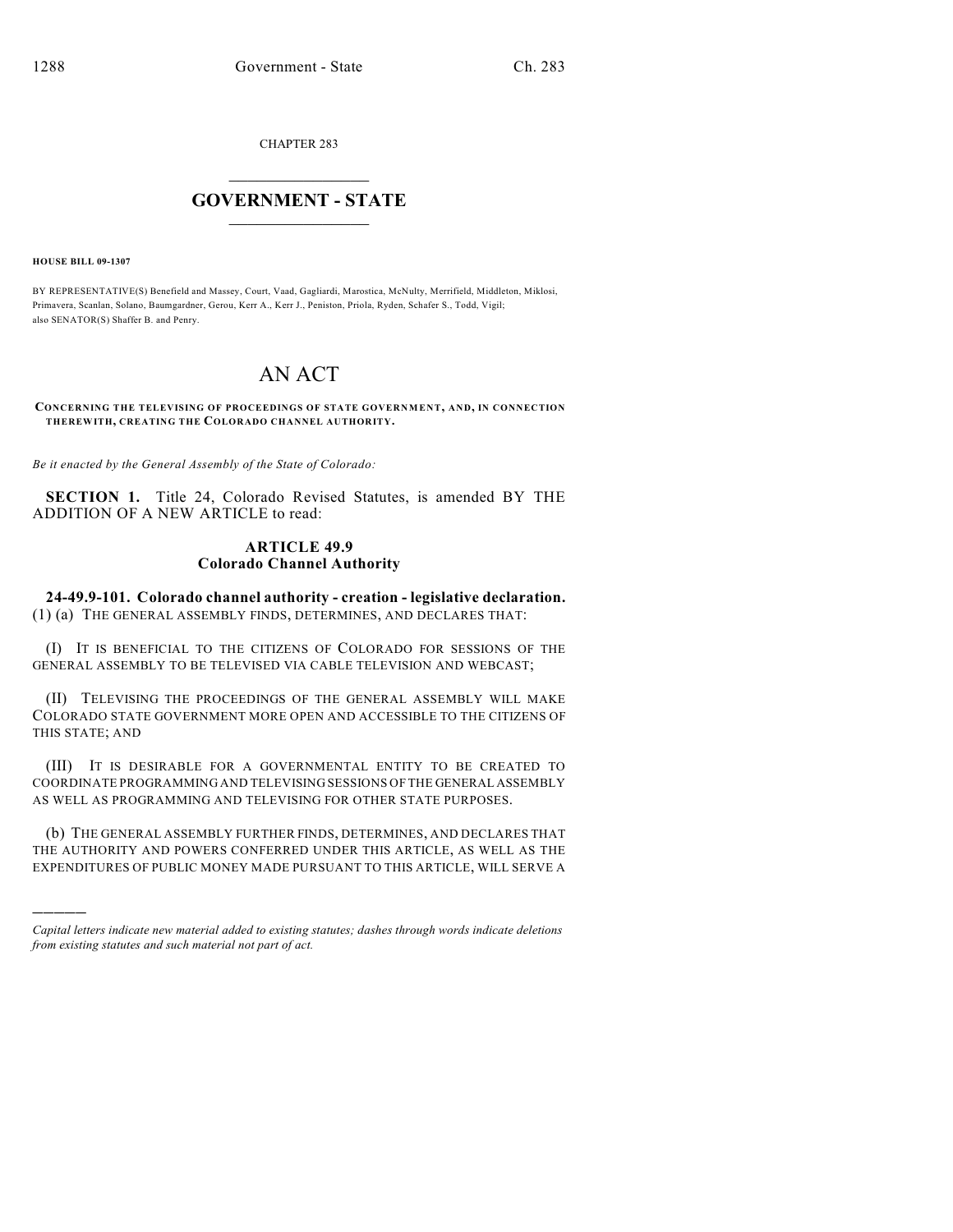VALID PUBLIC PURPOSE AND THAT THE ENACTMENT OF THIS ARTICLE IS EXPRESSLY DECLARED TO BE IN THE PUBLIC INTEREST.

(2) THERE IS HEREBY CREATED THE COLORADO CHANNEL AUTHORITY, REFERRED TO IN THIS ARTICLE AS THE "AUTHORITY", WHICH SHALL BE A BODY CORPORATE AND A POLITICAL SUBDIVISION OF THE STATE. THE AUTHORITY SHALL NOT BE AN AGENCY OF STATE GOVERNMENT, NOR SHALL IT BE SUBJECT TO ADMINISTRATIVE DIRECTION BY ANY DEPARTMENT, COMMISSION, BOARD, BUREAU, OR AGENCY OF THE STATE, EXCEPT TO THE EXTENT PROVIDED BY THIS ARTICLE.

(3) (a) THE POWERS OF THE AUTHORITY SHALL BE VESTED IN A BOARD OF DIRECTORS, ALSO REFERRED TO IN THIS ARTICLE AS THE "BOARD".

(b) THE BOARD SHALL CONSIST OF THE FOLLOWING NINE MEMBERS:

(I) THREE MEMBERS APPOINTED BY THE GOVERNOR WITH THE CONSENT OF THE SENATE, AT LEAST ONE OF WHICH IS A REGISTERED VOTER IN THIS STATE WHO IS UNAFFILIATED, AS THAT TERM IS DEFINED IN SECTION 1-1-104,C.R.S., AND AT LEAST ONE OF WHICH HAS EXPERIENCE IN THE BUSINESS OPERATIONS OF BROADCAST JOURNALISM;

(II) ONE MEMBER APPOINTED BY THE CHIEF JUSTICE OF THE SUPREME COURT;

(III) ONE MEMBER APPOINTED BY THE SPEAKER OF THE HOUSE OF REPRESENTATIVES;

(IV) ONE MEMBER APPOINTED BY THE MINORITY LEADER OF THE HOUSE OF REPRESENTATIVES;

(V) ONE MEMBER APPOINTED BY THE PRESIDENT OF THE SENATE;

(VI) ONE MEMBER APPOINTED BY THE MINORITY LEADER OF THE SENATE; AND

(VII) ONE MEMBER APPOINTED BY THE PRESIDENT OF THE SENATE AND THE SPEAKER OF THE HOUSE OF REPRESENTATIVES WHO HAS EXPERIENCE IN THE OPERATION OF A BUSINESS OR FUNDRAISING FOR NONPROFIT ORGANIZATIONS, OR BOTH.

(c) OF THE MEMBERS INITIALLY APPOINTED TO THE BOARD, THE MEMBERS APPOINTED BY THE GOVERNOR SHALL EACH SERVE FOR TERMS OF TWO YEARS, THE MEMBER APPOINTED BY THE CHIEF JUSTICE SHALL SERVE FOR A TERM OF TWO YEARS, THE MEMBERS APPOINTED BY THE MINORITY LEADERS OF THE HOUSE OF REPRESENTATIVES AND THE SENATE SHALL EACH SERVE FOR A TERM OF THREE YEARS, THE MEMBERS APPOINTED BY THE SPEAKER OF THE HOUSE OF REPRESENTATIVES AND THE PRESIDENT OF THE SENATE SHALL EACH SERVE FOR A TERM OF FOUR YEARS, AND THE MEMBER APPOINTED BY THE PRESIDENT OF THE SENATE AND THE SPEAKER OF THE HOUSE OF REPRESENTATIVES SHALL SERVE FOR A TERM OF TWO YEARS. THEREAFTER, MEMBERS OF THE BOARD SHALL SERVE FOR TERMS OF FOUR YEARS. A VACANCY IN THE MEMBERSHIP OFTHE BOARD OCCURRING OTHER THAN BY EXPIRATION OF TERM SHALL BE FILLED IN THE SAME MANNER AS THE ORIGINAL APPOINTMENT, BUT FOR THE REMAINDER OF THE UNEXPIRED TERM ONLY.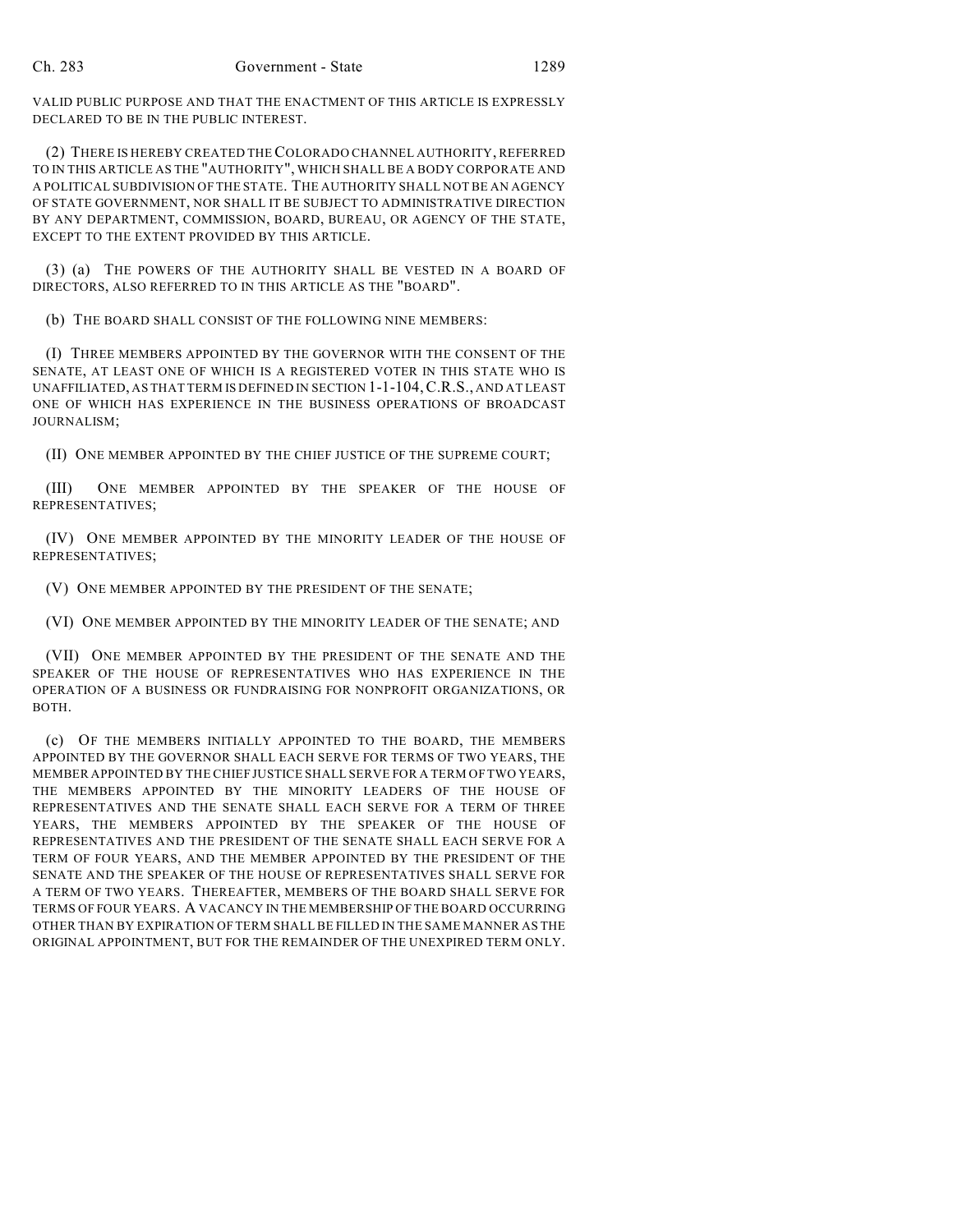AN APPOINTED MEMBER SHALL BE ELIGIBLE FOR REAPPOINTMENT. MEMBERS OF THE BOARD MAY BE REMOVED BY THE APPOINTING AUTHORITIES FOR CAUSE, AFTER A PUBLIC HEARING, AND MAY BE SUSPENDED BY THE APPOINTING AUTHORITY PENDING THE COMPLETION OF SUCH HEARING.

(4) THE MEMBERS OF THE BOARD SHALL ELECT A CHAIR AND A VICE-CHAIR. THE MEMBERS OF THE BOARD SHALL ALSO ELECT A SECRETARY AND A TREASURER, WHO NEED NOT BE MEMBERS OF THE BOARD, AND THE SAME PERSON MAY BE ELECTED TO SERVE AS BOTH SECRETARY AND TREASURER. THE POWERS OF THE BOARD MAY BE VESTED IN THE OFFICERS FROM TIME TO TIME. FIVE MEMBERS SHALL CONSTITUTE A QUORUM. NO VACANCY IN THE MEMBERSHIP OF THE BOARD SHALL IMPAIR THE RIGHT OF A QUORUM OF THE MEMBERS TO EXERCISE ALL THE POWERS AND PERFORM ALL THE DUTIES OF THE BOARD.

(5) IF THE BOARD DETERMINES THAT THE AUTHORITY HAS SUFFICIENT FINANCIAL RESOURCES, EACH MEMBER OF THE BOARD NOT OTHERWISE IN FULL-TIME EMPLOYMENT OFTHE STATE OR A STATE OFFICIAL SHALL RECEIVE A PER DIEM OF ONE HUNDRED DOLLARS FOR EACH DAY ACTUALLY AND NECESSARILY SPENT IN THE DISCHARGE OF OFFICIAL DUTIES, AND ALL MEMBERS SHALL RECEIVE REIMBURSEMENT FOR TRAVEL AND OTHER NECESSARY EXPENSES ACTUALLY INCURRED IN THE PERFORMANCE OF OFFICIAL DUTIES.

**24-49.9-102. Colorado channel authority - powers and duties.** (1) EXCEPT AS OTHERWISE LIMITED BY THIS ARTICLE, THE AUTHORITY, ACTING THROUGH THE BOARD, HAS THE POWER TO:

(a) HAVE AND EXERCISE ALL RIGHTS, DUTIES, PRIVILEGES, IMMUNITIES, LIABILITIES, AND DISABILITIES OF A BODY CORPORATE AND A POLITICAL SUBDIVISION OF THE STATE;

(b) SUE AND BE SUED;

(c) HAVE AN OFFICIAL SEAL AND TO ALTER THE SAME AT THE BOARD'S PLEASURE;

(d) MAKE AND ALTER BYLAWS FOR ITS ORGANIZATION AND INTERNAL MANAGEMENT AND FOR THE CONDUCT OF ITS AFFAIRS AND BUSINESS;

(e) MAINTAIN AN OFFICE AT SUCH PLACE OR PLACES WITHIN THE STATE AS IT MAY DETERMINE;

(f) ACQUIRE, HOLD, USE, AND DISPOSE OF PROPERTY, REAL AND PERSONAL, AND ITS INCOME, REVENUES, FUNDS, AND MONEYS;

(g) RECEIVE AND EXPEND GIFTS, GRANTS, AND DONATIONS;

(h) MAKE AND ENTER INTO ALL CONTRACTS, LEASES, AND AGREEMENTS, INCLUDING INTERGOVERNMENTAL AGREEMENTS, THAT ARE NECESSARY OR INCIDENTAL TO THE PERFORMANCE OF ITS DUTIES AND THE EXERCISE OF ITS POWERS UNDER THIS ARTICLE;

(i) DEPOSIT ANY MONEYS OF THE AUTHORITY IN ANY BANKING INSTITUTION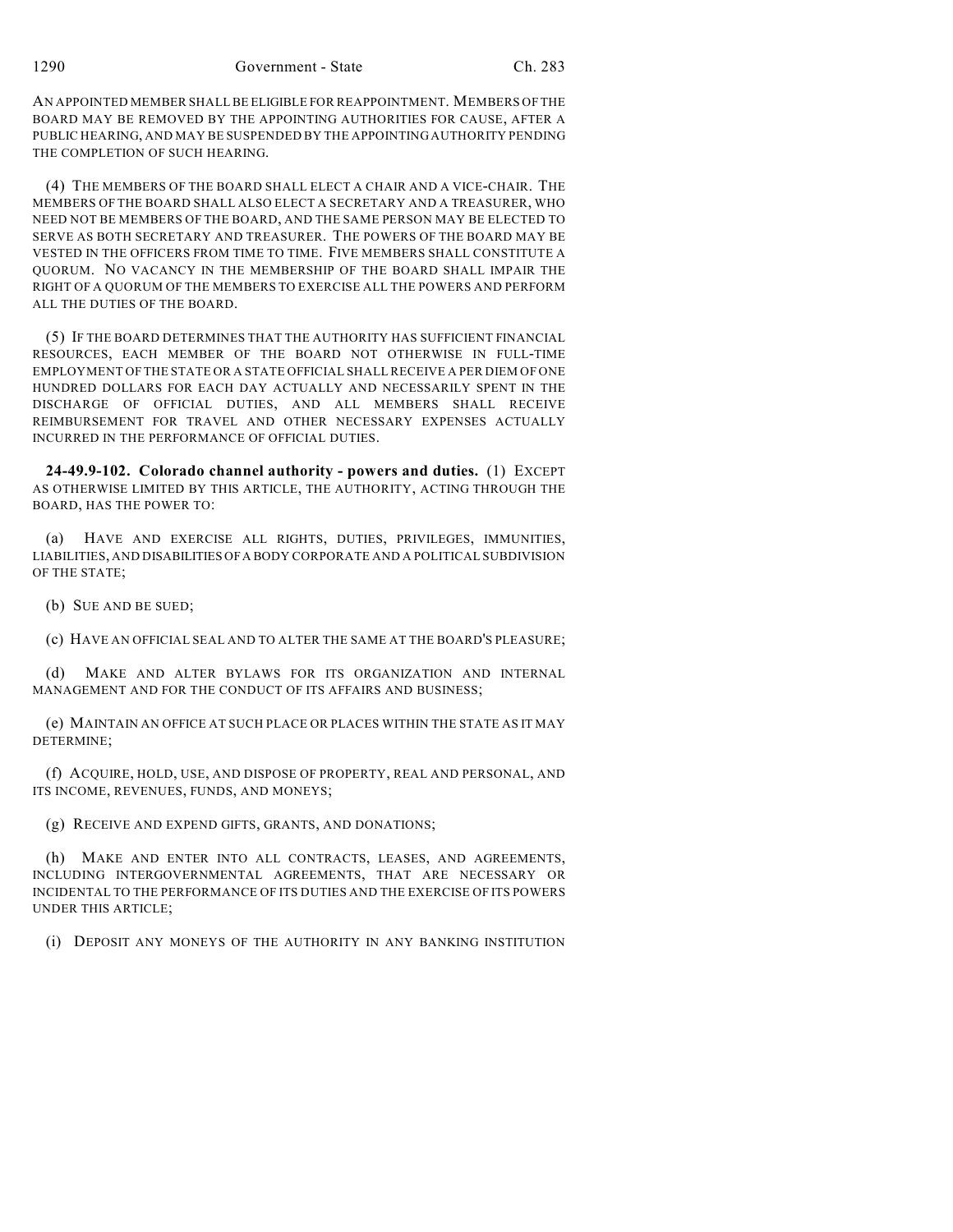WITHIN OR OUTSIDE THE STATE;

(j) FIX THE TIME AND PLACE OR PLACES AT WHICH ITS REGULAR AND SPECIAL MEETINGS ARE TO BE HELD;

(k) HIRE A CHIEF EXECUTIVE OFFICER OF THE AUTHORITY AND AUTHORIZE THE CHIEF EXECUTIVE OFFICER TO HIRE SUCH OTHER STAFF AS DEEMED NECESSARY FOR THE OPERATION OF THE AUTHORITY; AND

(l) DO ANY AND ALL THINGS NECESSARY OR CONVENIENT TO CARRY OUT ITS PURPOSES AND EXERCISE THE POWERS GIVEN AND GRANTED IN THIS ARTICLE.

(2) THE AUTHORITY SHALL TELEVISE THE PROCEEDINGS OF THE COLORADO HOUSE OF REPRESENTATIVES AND SENATE AND SUCH OTHER PROGRAMMING OF A STATE GOVERNMENTAL NATURE AS THE BOARD MAY APPROVE.

(3) ALL ELECTRONICALLY RECORDED PROCEEDINGS OF ANY PUBLIC BODY OF THE STATE, AS DEFINED IN SECTION 24-6-402, AND OF ALL OTHER TYPES OF MEETINGS, SESSIONS, CONFERENCES, OR PUBLIC EVENTS TELEVISED BY THE COLORADO CHANNEL AUTHORITY SHALL BE THE PROPERTY OF THE STATE OF COLORADO AND SHALL BE PUBLIC RECORDS UNDER ARTICLE 72 OF THIS TITLE. THE COLORADO CHANNEL AUTHORITY AND ANY OTHER PERSON OR ENTITY ACTING UNDER CONTRACT WITH THE AUTHORITY SHALL BE THE OFFICIAL CUSTODIAN UNDER ARTICLE 72 OF THIS TITLE OF ALL SUCH MATERIALS. PURSUANT TO SECTION 24-72-205, THE COLORADO CHANNEL AUTHORITY AND, WITH THE PERMISSION OF THE AUTHORITY, ANY OTHER PERSON OR ENTITY ACTING UNDER CONTRACT WITH THE AUTHORITY MAY CHARGE REASONABLE FEES FOR MAKING MATERIALS SUBJECT TO THIS SUBSECTION (3) AVAILABLE UPON SPECIFIC REQUEST. ALL ELECTRONICALLY RECORDED PROCEEDINGS OF THE JUDICIAL BRANCH TELEVISED BY THE COLORADO CHANNEL AUTHORITY SHALL BE SUBJECT TO ANY RULES PROMULGATED BY THE SUPREME COURT OR BY THE ORDER OF ANY COURT PURSUANT TO SECTION 24-72-204 (1) (c) OR 24-72-305 (1) (b).

**SECTION 2.** 24-77-102 (15) (b), Colorado Revised Statutes, is amended BY THE ADDITION OF A NEW SUBPARAGRAPH to read:

**24-77-102. Definitions.** As used in this article, unless the context otherwise requires:

(15) (b) "Special purpose authority" includes, but is not limited to:

(XVII) THE COLORADO CHANNEL AUTHORITY CREATED PURSUANT TO ARTICLE 49.9 OF THIS TITLE.

**SECTION 3.** 2-3-303 (2), Colorado Revised Statutes, is amended BY THE ADDITION OF A NEW PARAGRAPH to read:

**2-3-303. Functions.** (2) In addition to any other powers and duties set forth in law, the executive committee shall have the following powers and duties:

(f) TO COORDINATE THE TELEVISING VIA CABLE TELEVISION AND WEBCAST OF